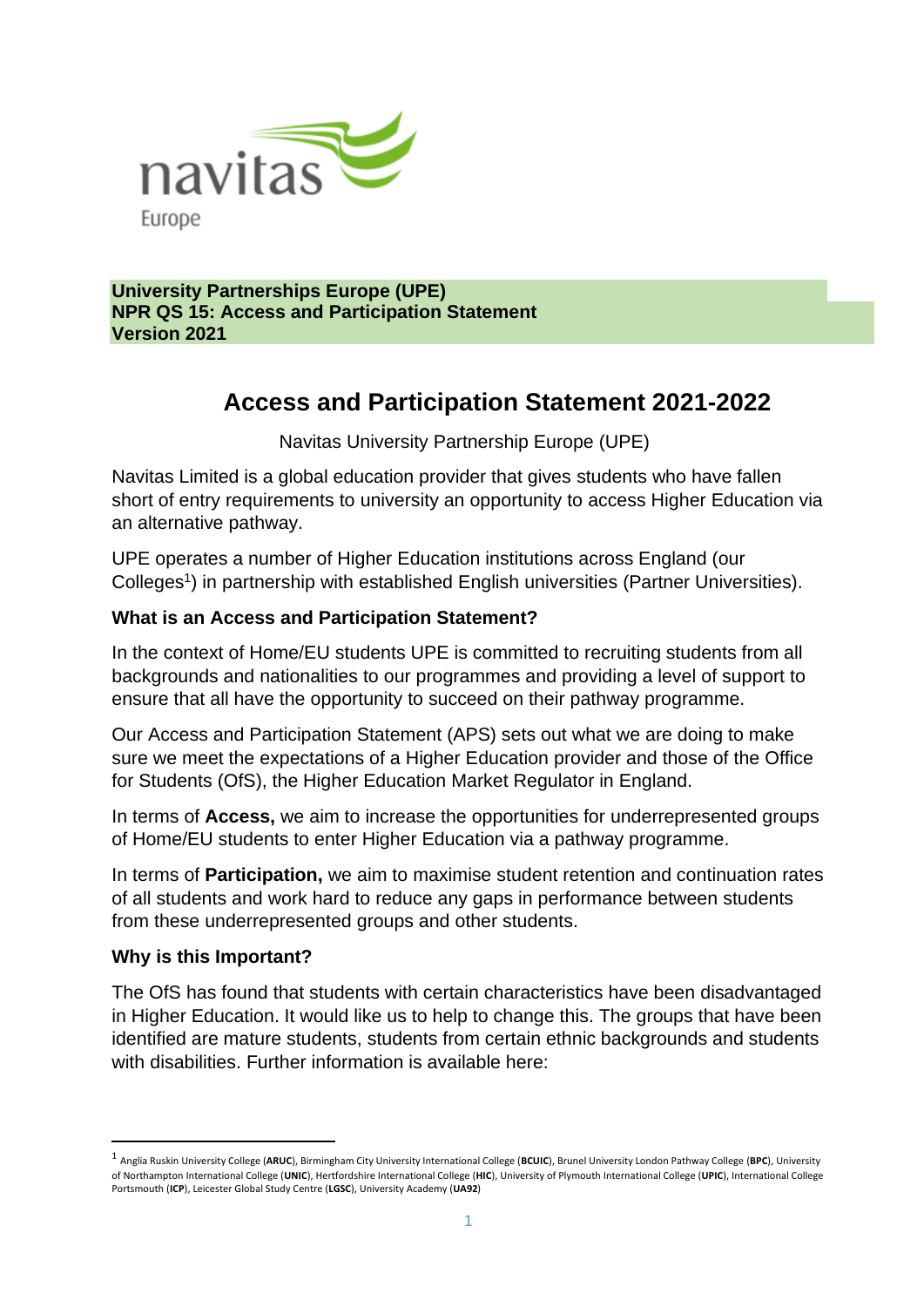#### [https://www.officeforstudents.org.uk/data-and-analysis/differences-in-student](https://www.officeforstudents.org.uk/data-and-analysis/differences-in-student-outcomes)[outcomes](https://www.officeforstudents.org.uk/data-and-analysis/differences-in-student-outcomes)

#### **What do we do?**

UPE is a specialist provider of pathway programmes into our Partner Universities. We have a global reputation for transforming students' lives by providing access to Higher Education to students from diverse backgrounds and from across the globe.

A Navitas student is immersed in a pedagogic model and learning and teaching environment that is supportive. It typically includes:

- Small class sizes (typically fewer than 30 learners)
- A 'Compass' Programme that proactively identifies support needs at an early stage
- A higher than normal number of contact hours per module / semester
- A specially-designed Academic Literacy Development module (Interactive Learning Skills and Communication) as part of every programme
- Availability of open access additional support in the form of extra classes and a personalised learning experience.
- Learning through a combination of formal, interactive in class and online lectures and seminars, and IT-enabled self-study. The practical application of theoretical knowledge allows students to develop further skills and understanding of relevant topics and concepts. As a result of this approach, student retention and progression to the next stage of their programmes are high.

Our programmes of study fall into four broad levels, which enables our access objectives to be achieved:

- A Level 3 foundation programme for students who have marginally missed their university entry qualifications or whose English language skills fall slightly below the standard entry requirement.
- A Level 4 first year for students who would benefit from additional academic support to succeed in their studies.
- A Level 6 pre-master's programme for students who are changing discipline, or would benefit from additional preparation for the rigours of postgraduate study.
- A pre-sessional Academic English programme for students who need to improve their English language skills before commencing their chosen foundation, undergraduate or postgraduate programme.

### **Our University Partnerships**

We work in partnership with nine (9) English universities**.** In these partnerships, a portion of domestic and EU student fees studying in Navitas Colleges is retained specifically for outreach, access and participation in Higher Education work. Navitas College staff work closely with their Partner University staff to optimise and deliver outcomes in each of these areas.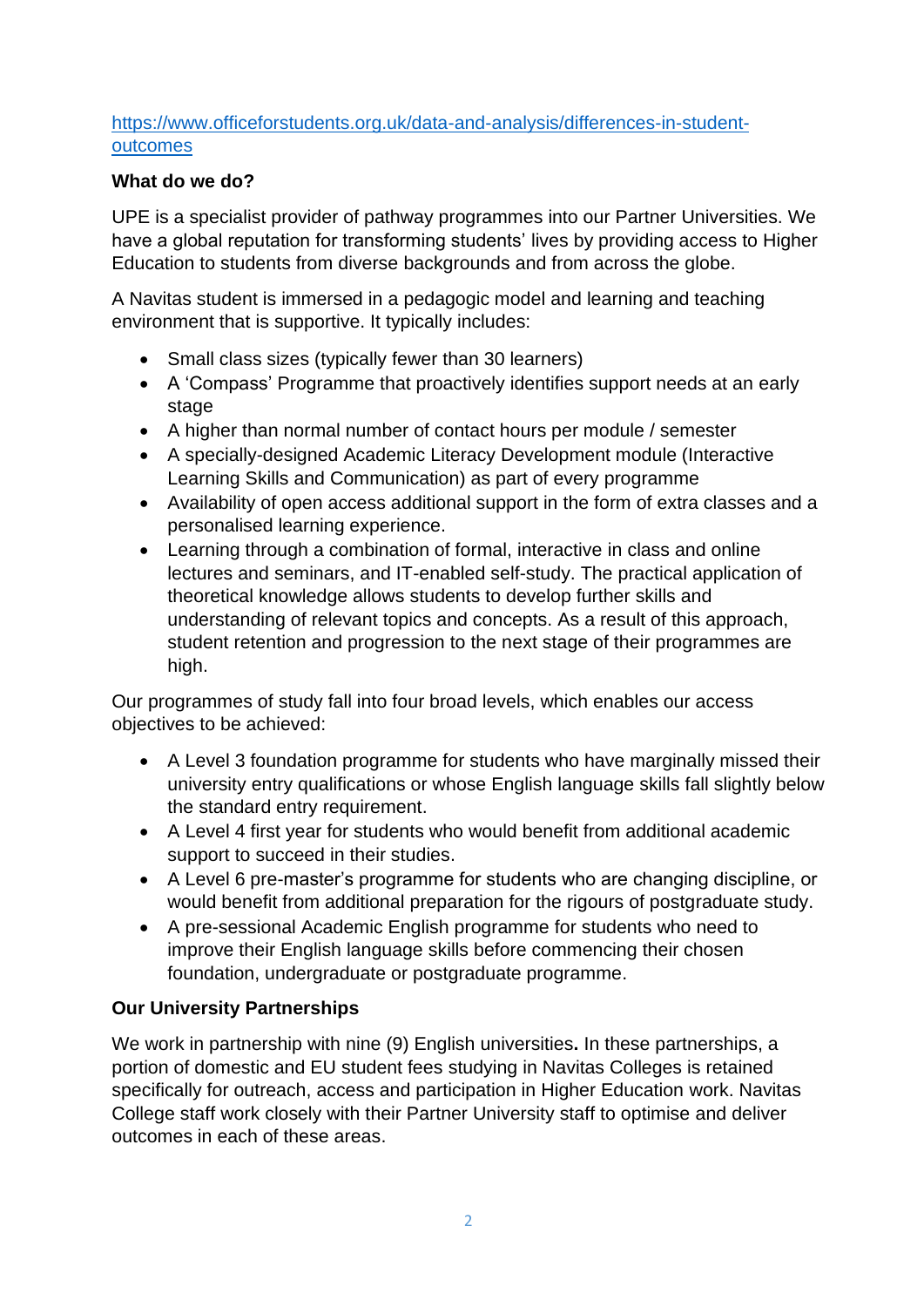Below, we outline what our Colleges do to support access and participation of students on their pathway programme, including additional commitments to support access into, and participation of Home/EU students on our programmes, and throughout their tuition period within the UPE College.

### **Our Student Population and Identified Priority Groups**

Students take Navitas pathway programmes as part of, and in preparation for a degree programme at our partner universities. We teach and support you for part of your educational experience and have developed our access and participation plan to support the priorities of individual partner universities, whose plans may include specific targets on the % of students recruited from the following categories – attendance at state schools, BME students, disabled students claiming a DSA allowance, mature students and students from disadvantaged areas (Participation of Local Areas, POLAR).

Our Partner University access and participation plans can all be found on their websites.

### **How we Promote Access?**

### **(i) Admissions**

Our Admissions teams celebrate the cultural diversity of our applicants and are proud to be able to support our applicants in a number of different languages, where needed. We interview students to learn more about their reasons for choosing to study with us and provide ongoing feedback to support them throughout the application process.

We accept students from all backgrounds and nationalities to our programmes. The programmes are designed to meet the needs of motivated students regardless of disability, gender, race, religion and belief, or sexual orientation. Together with our specialist in-market teams we make great efforts to find a place in one of our Colleges for every applicant. Applicants are almost always provided with a conditional offer and receive assistance from our in-market teams to help them gather the right documentation to meet those conditions. We work closely with our Partner Universities to review our entry requirements so that they are accessible to the emerging needs of students, whilst ensuring that our programmes are designed to provide them with the best chance of progressing to the Partner University.

Mature learners who apply for any of our programmes are interviewed to ensure that the programme matches their experience, aspirational and career goals; thus offering the best chance of success.

## **(ii) Outreach and Student Engagement Strategies**

Our Partner Universities have comprehensive outreach strategies and policies that include provision to recruit our students. Please see their Access and Participation statements for further information.

### **(iii) Funding and Investment**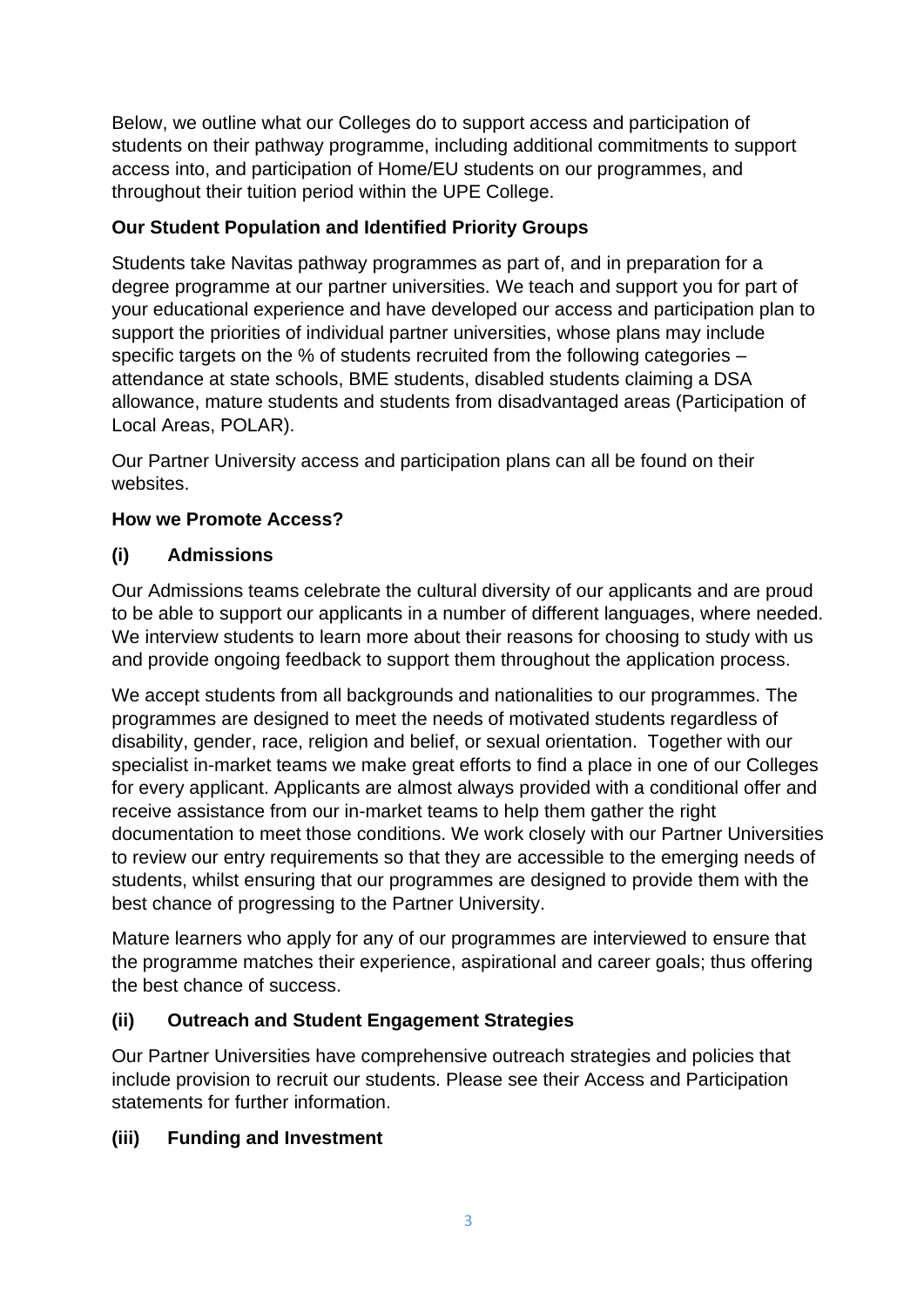Our Partner Universities provide bursaries to encourage students from designated groups to apply to study with them. For more information on the type of bursaries available, please check the Partner Universities' access and participation plans.

#### **How we promote Participation?**

Participation activities include:

- Operation of a rigorous system of attendance monitoring designed to identify, students who are at risk of failing or withdrawing in real time and the earliest possible opportunity.
- Availability of student support workshops on study skills, wellbeing and mental health issues, employability and cross-cultural communication issues.
- Availability of personalised wellbeing and counselling services at Colleges or at Partner Universities.
- Representation of the Student Voice through a range of forums including the College Enhancement Teams, Student Council, and UPE Academic Board.
- Provision of a specialised advisor for disability support.
- Careers support and services available in Partner Universities.
- A Compass programme that supports students who are at risk of academic failure or withdrawal.
- Student involvement in activities such as the annual Learning & Teaching **Conference**

### **Monitoring our Success**

Academic Success will be measured through our Business Unit Balance Score Card, which is being developed. We are in the process of identifying KPIs which measure academic metrics such as Pass, Retention, Progression and Tracer data which helps us to monitor student outcome and drive performance. We will identify any particular target groups that need support.

### **Plans to improve access and participation**

Our plans for 2021-2022 are:

- To improve methods of collecting, analysing and reporting student data across our European University Partnerships (UPE) division and link reporting more closely to partner universities throughout the student journey
- To review and build on the success of the Compass programme to widen the support that is available to students from all backgrounds, and make sure that prospective students are aware of the support that is available
- To strengthen employability training for all students within Colleges
- To further develop training in inclusivity and unconscious bias amongst College staff
- To develop strategies within Colleges to ensure that teaching materials, VLE access and recordings of lectures are available to all students in accessible formats
- To establish a Navitas UPE alumni network